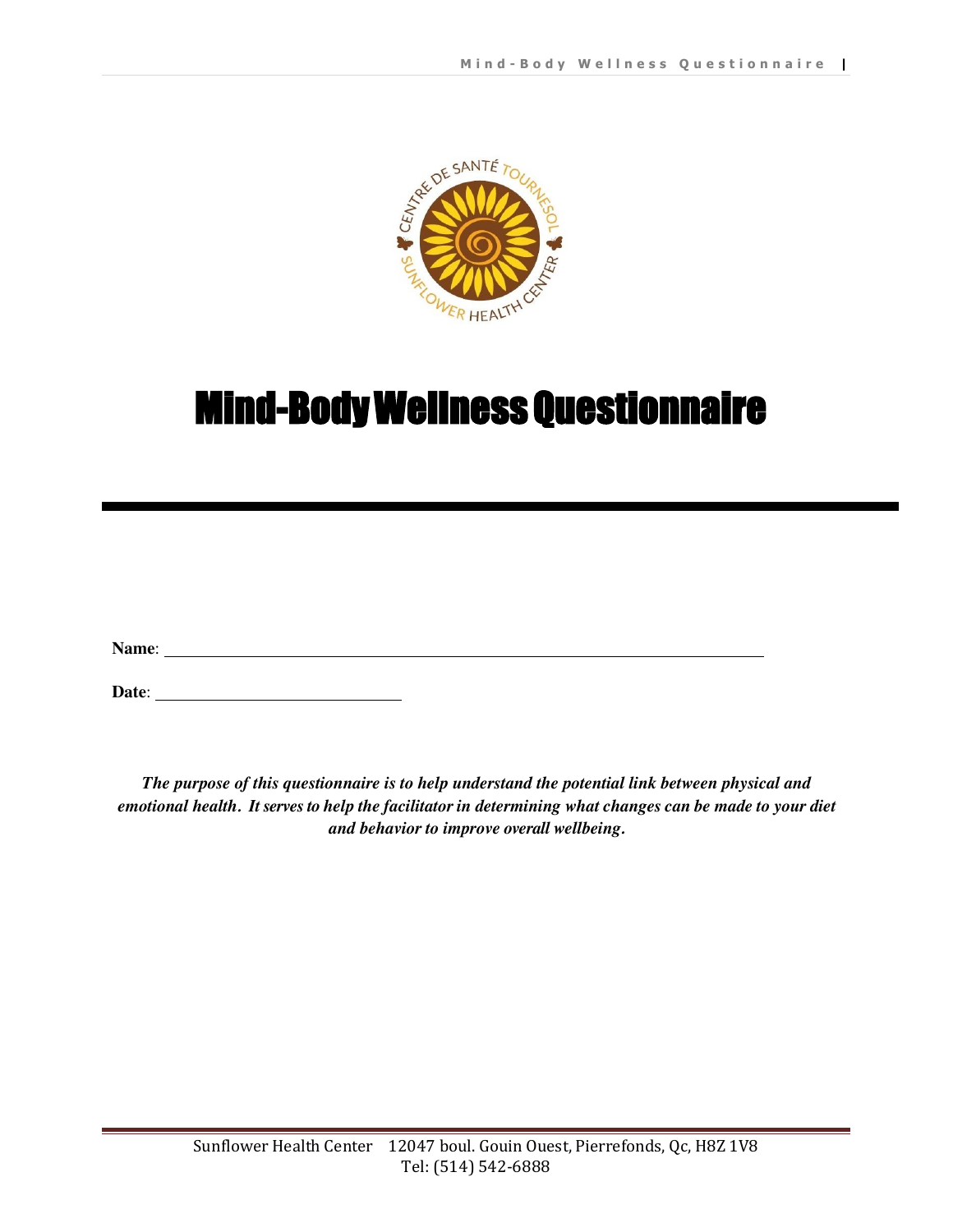- □ I have soft, cracked, or brittle nails
- □ I have dry, itchy, scaling, or flaking skin
- □ I have hard earwax.
- □ I have 'chicken skin' (tiny bumps on the backs of arms or on the trunk).
- □ I have dandruff.
- □ I feel aching or stiffness in my joints.
- □ I am thirsty most of the time.
- □ I am constipated (have fewer than two bowel movements a day).
- □ I have light-colored, hard, and/or foul-smelling stools.
- □ I have poor mood, difficulty paying attention, and/or memory loss.
- □ I have high blood pressure.
- □ I have fibrocystic breasts.
- □ I have premenstrual syndrome.
- □ I have a family history of high LDL cholesterol, low HDL levels, and high triglycerides.
- □ I am of North Atlantic genetic background (Irish, Scottish, Welsh, Scandinavian, or coastal Native American)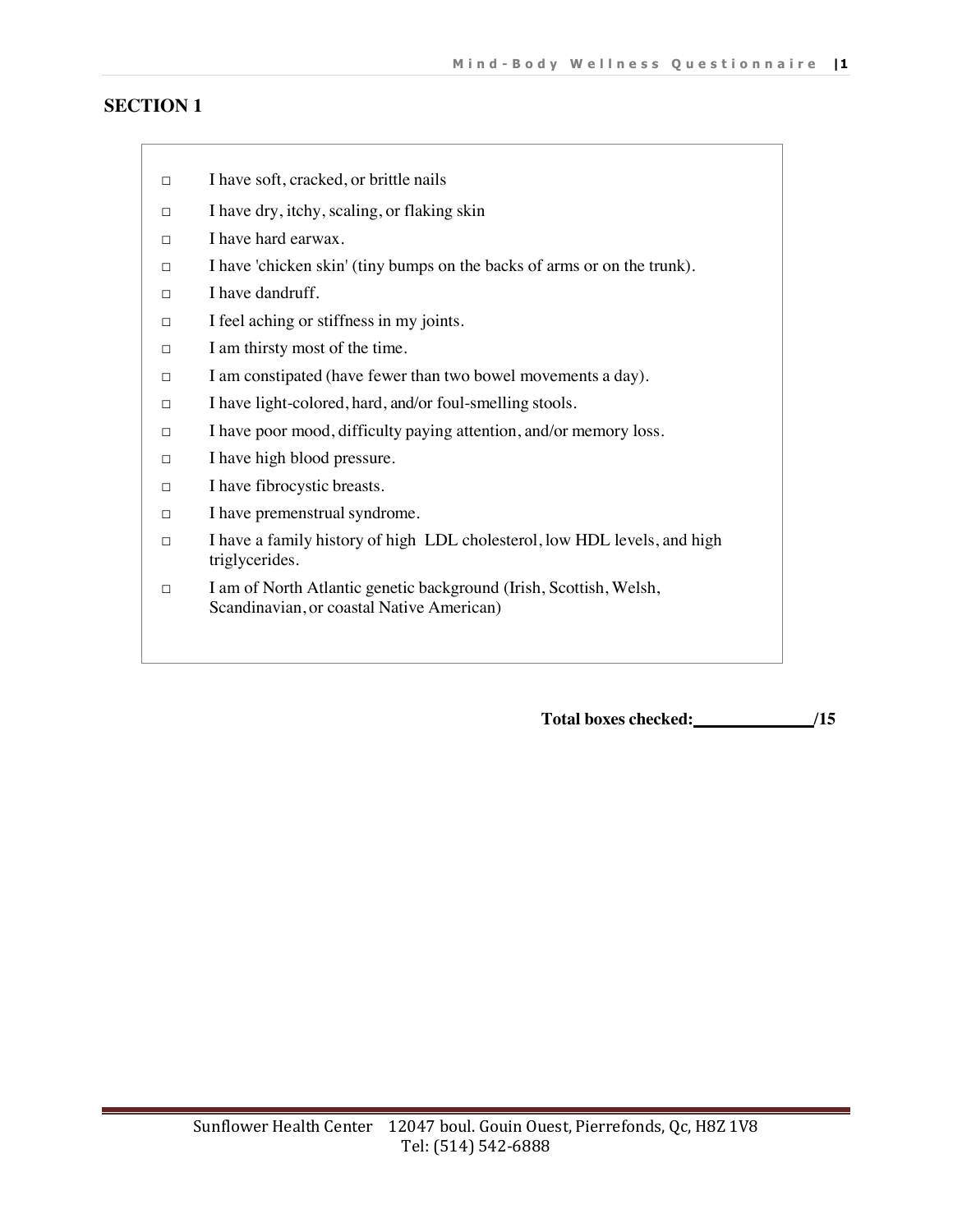- □ I feel down a lot and don't have the energy or desire to do anything.
- □ I am a low-energy kind of person, mentally or physically.
- □ I struggle to get motivated to exercise.
- □ I have trouble concentrating or focusing on things.
- □ I tend to sleep a lot or have trouble waking up.
- □ I use substances to "wake up," such as caffeine, chocolate, diet pills, or even cocaine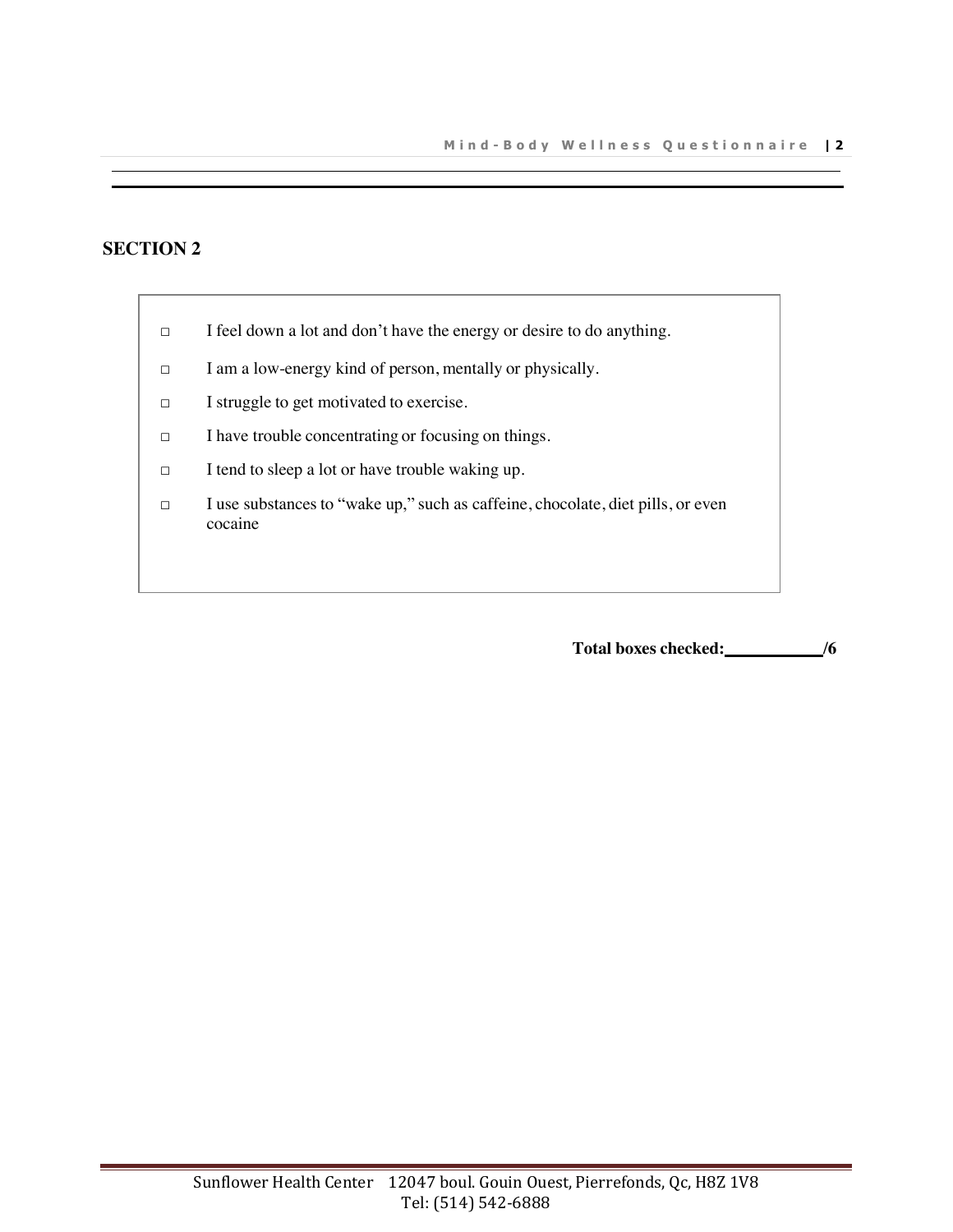- □ My head is full of ANTs (automatic negative thoughts).
- □ I am a glass-half-empty person.
- □ I have low self-esteem and low self-confidence.
- □ I tend to have obsessive thoughts and behaviors (such as being a perfectionist or neat freak).
- □ I get the winter blues or have a family history of SAD (seasonal affective disorder).
- $\Box$  I tend to be irritable, easily angered, and/or impatient.
- □ I am shy and afraid of going out or have a fear of heights, crowds, flying, and/ or speaking in public.
- □ I feel anxious or have panic attacks.
- $\Box$  I have PMS (premenstrual syndrome) with moodiness, cravings, breast tenderness, and bloating before my period.
- □ I have trouble falling asleep.
- □ I wake up in the middle of the night and have trouble getting back to sleep, or wake up too early in the morning.
- □ I crave sweets or starchy carbs like bread and pasta.
- □ I feel better when I exercise.
- □ I have muscle aches, and/or jaw pain, and/or a family history of fibromyalgia.
- □ I have a family history of treatment with SSRIs (serotonin boosting antidepressants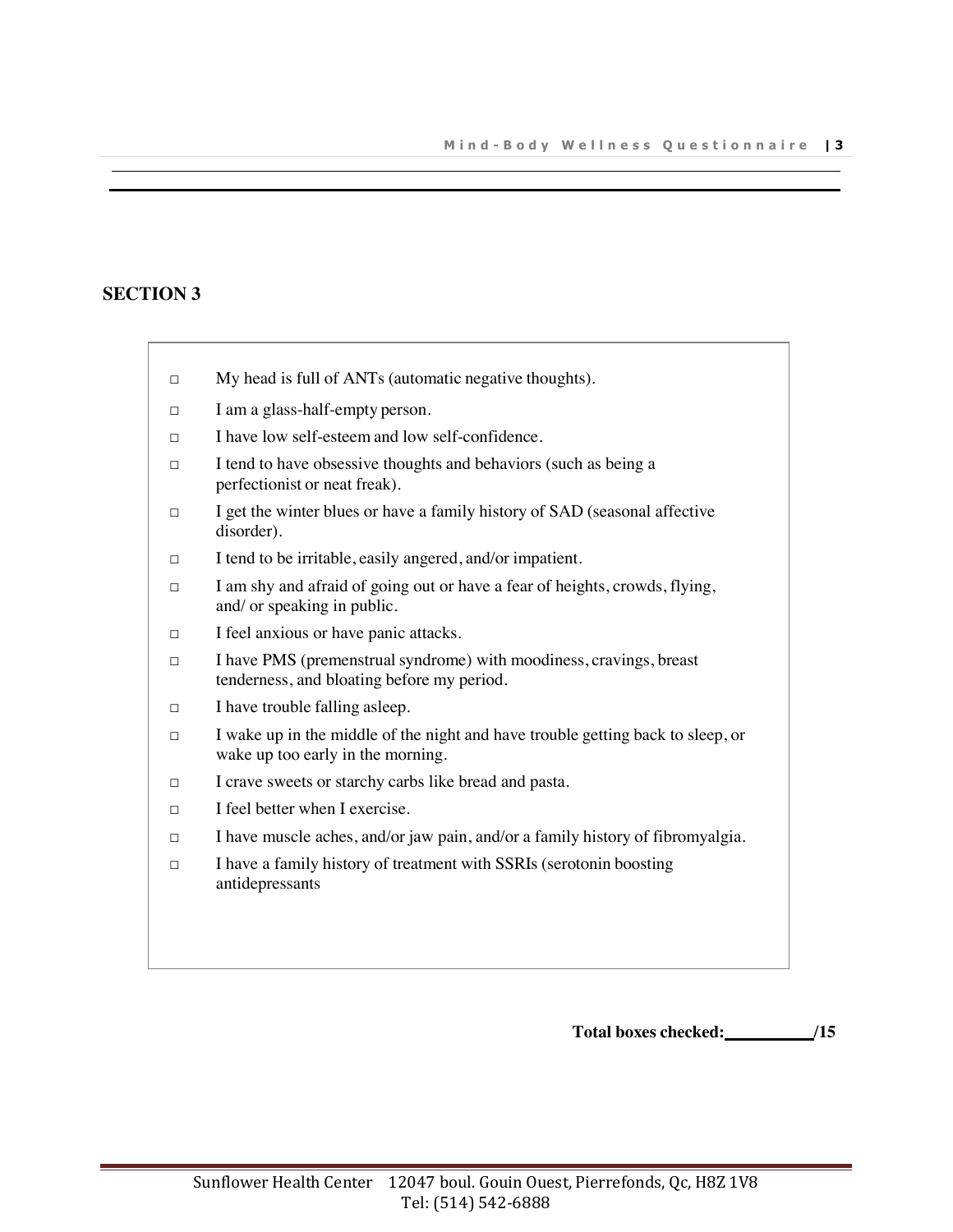- $\Box$  I find myself writing things down so I won't forget them.
- □ I find it hard to do math in my head.
- □ I have a hard time finding words or remembering what I was saying if interrupted during a conversation.
- □ I get nervous or anxious when I have to learn something new, like new software at work.
- □ When reading a book or watching a movie, I find it harder to follow the plot than it used to be.
- □ I misplace my keys, wallet, or glasses frequently.
- □ I have trouble focusing during long conversations or meetings.
- □ I feel like my brain is just not functioning at its peak.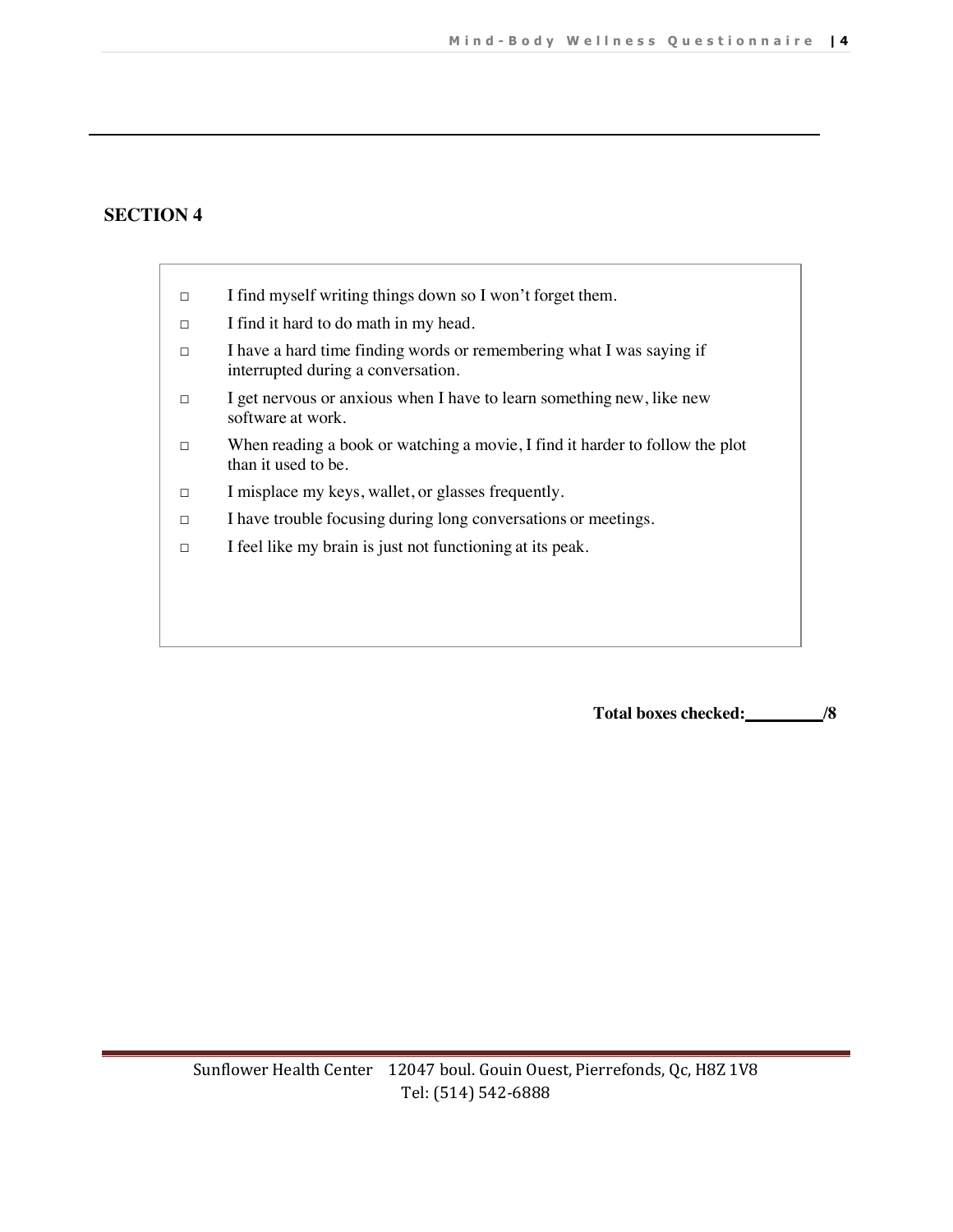- □ I eat animal protein (meat, dairy, cheese, eggs) more than 5 times a week
- $\Box$  I eat more than 1–2 food(s) per week with hydrogenated fats
- □ I have servings of animal protein greater than 6 ounces (the size of your palm) per meal.
- □ I eat less than 1 cup of dark-green leafy vegetables a day.
- $\Box$  I eat fewer than 5–9 servings (1/2 cup = 1 serving) of fruits and veggies a day.
- □ I have more than 3 alcoholic drinks a week.
- □ I am often in a bad mood.
- □ I have a history of a heart attack or other heart disease.
- □ I have a history of stroke.
- □ I have a history of cancer (especially colon, cervix, breast).
- □ I have a history of abnormal PAP test (cervical dysplasia).
- $\Box$  I have a history of birth defects in offspring (neural tube defects or Down syndrome).
- □ I have a history of dementia.
- $\Box$  I have a loss of balance or sensation in feet.
- □ I have a history of multiple sclerosis or other diseases with nerve damage.
- □ I have a history of carpal tunnel syndrome.
- $\Box$  I do not take multivitamins.
- □ I am over 65-years old.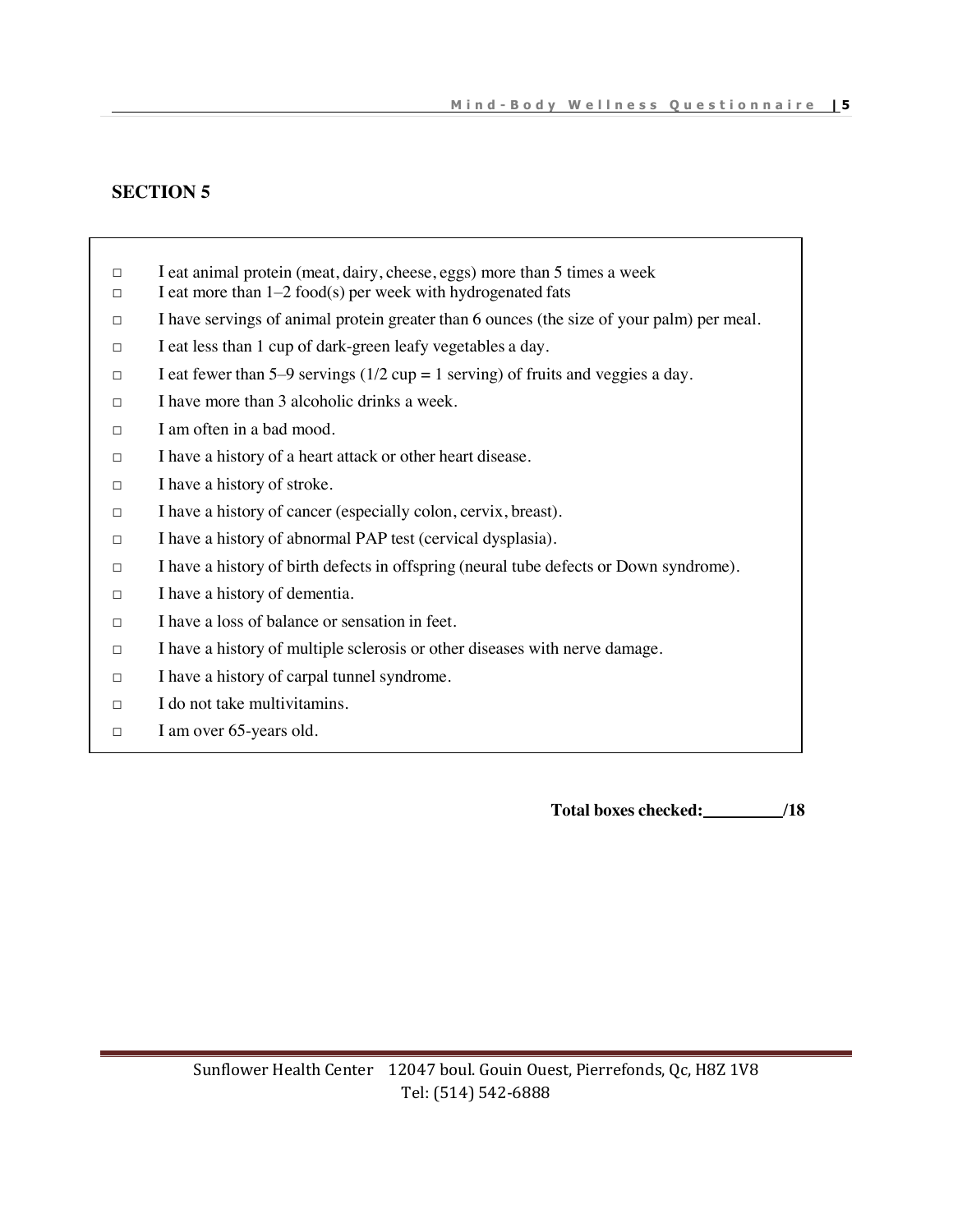- □ I have a family history of seasonal affective disorder (SAD) or the winter blues.
- □ I have experienced a loss of mental sharpness or memory.
- □ I have sore or weak muscles.
- □ I have tender bones (press on your shin bone to see if it hurts,).
- $\Box$  I work indoors.
- □ I avoid the sun.
- $\Box$  I wear sunblock most of the time.
- □ I live north of Florida.
- □ I don't eat small, fatty fish such as mackerel, herring, or sardines (the main source of dietary vitamin D).
- □ I have a family history of osteoporosis.
- □ I have broken more than 2 bones or had a hip fracture.
- □ I have a family history of autoimmune disease (such as multiple sclerosis).
- □ I have osteoarthritis(vitamin D deficiency weakens bones and leads to deterioration).
- □ I have frequent infections.
- □ I have a family history of prostate cancer.
- □ I have dark skin (any race other than Caucasian).
- □ I am 60 years old or older.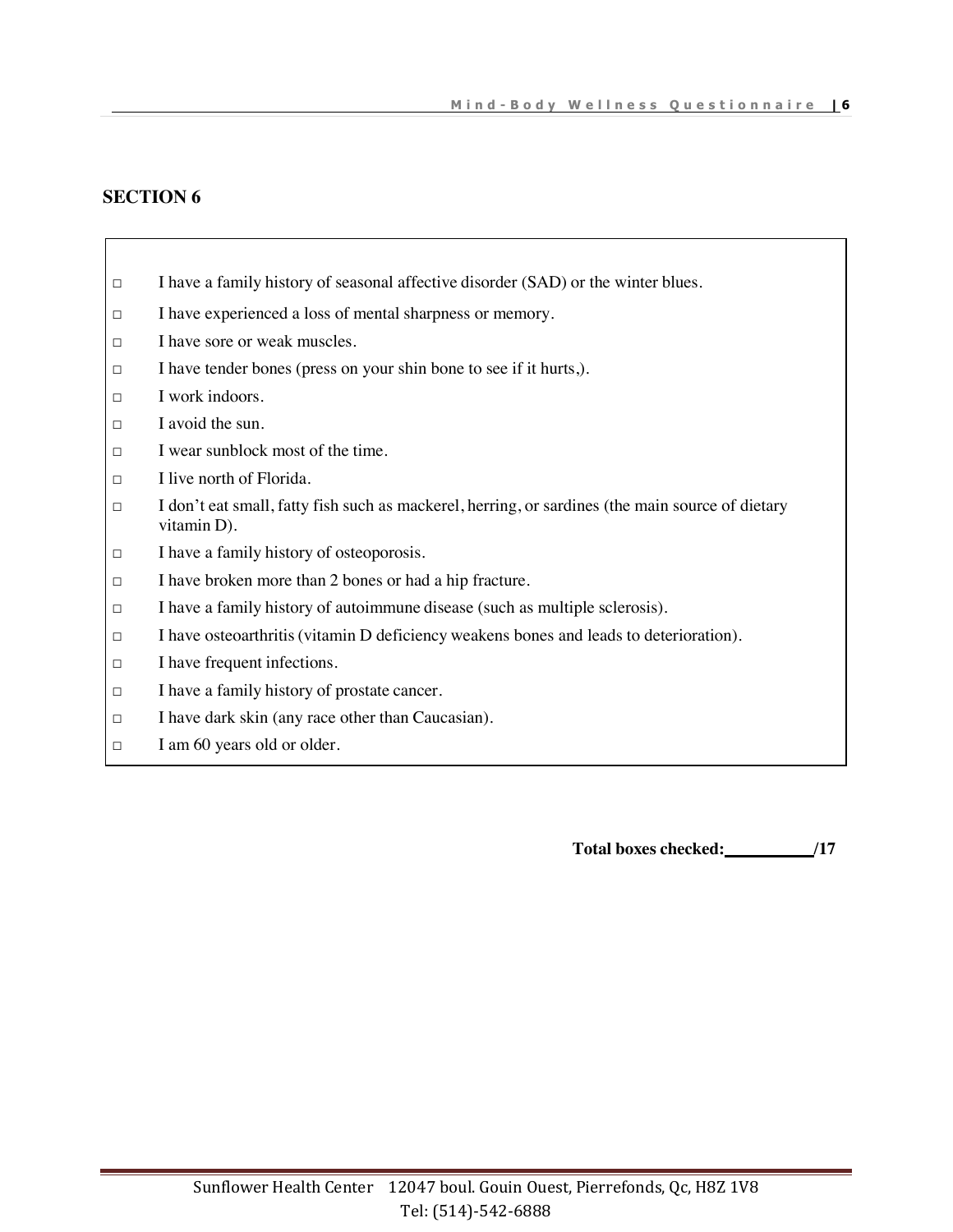- □ I am often in a bad mood.
- □ I feel irritable.
- □ I have difficulty focusing.
- □ I have a family history of autism.
- □ I am anxious.
- □ I have trouble falling and/or staying asleep.
- □ I have muscle twitching.
- □ I have premenstrual syndrome.
- □ I have leg or hand cramps.
- □ I have restless leg syndrome.
- □ I have heart flutters, skipped beats, or palpitations.
- □ I get frequent headaches or migraines.
- □ I have trouble swallowing.
- □ I have acid reflux.
- □ I am sensitive to loud noises.
- □ I feel fatigued.
- □ I have a family history of asthma.
- □ I have constipation (fewer than two bowel movements a day).
- □ I have excess stress.
- □ I have kidney stones
- □ I have a family history of heart disease or heart failure.
- □ I have a family history of mitral valve prolapse.
- □ I have a family history of diabetes.
- □ I have a low intake of kelp, wheat bran/germ, almonds, cashews, buckwheat, or dark-green leafy vegetable

**Total boxes checked:\_\_\_\_\_\_\_\_/24**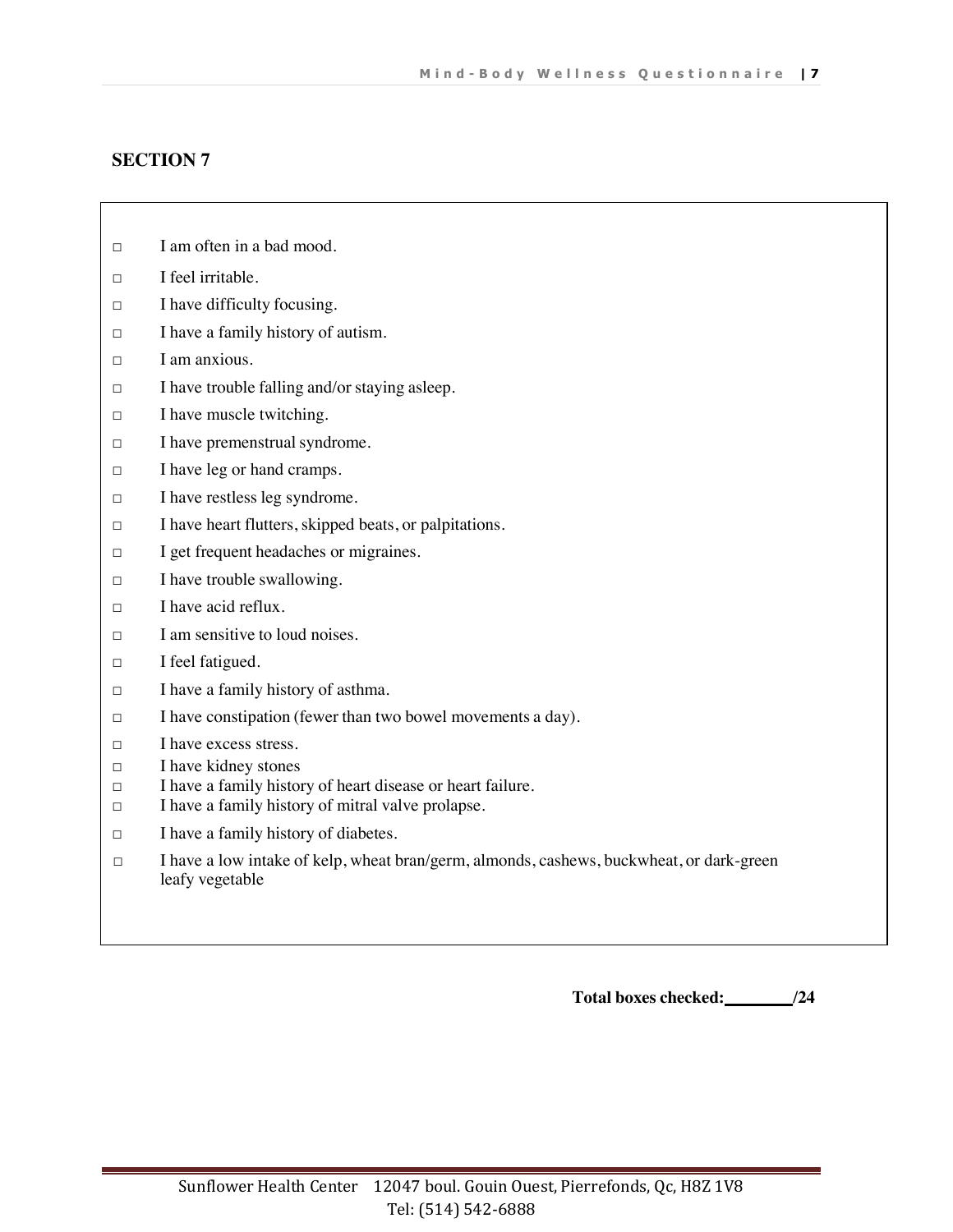- □ I have impaired taste.
- □ I have impaired smell.
- □ I have weak nails (thin, brittle, peeling).
- □ I have white spots on my nails.
- □ I have frequent colds or respiratory infections.
- □ I have diarrhea.
- $\Box$  I have eczema or other skin rashes.
- □ I have acne.
- □ My wounds heal poorly.
- □ I have allergies.
- □ I am losing my hair.
- □ I have dandruff.
- □ I have a family history of erectile dysfunction.
- □ I have an enlarged or inflamed prostate.
- □ I have a family history of inflammatory bowel disease (ulcerative colitis, Crohn's disease).
- □ I have a family history of rheumatoid arthritis.
- □ I consume hard water (which depletes zinc).
- □ I consume more than 3 alcoholic beverages per week.
- □ I sweat excessively